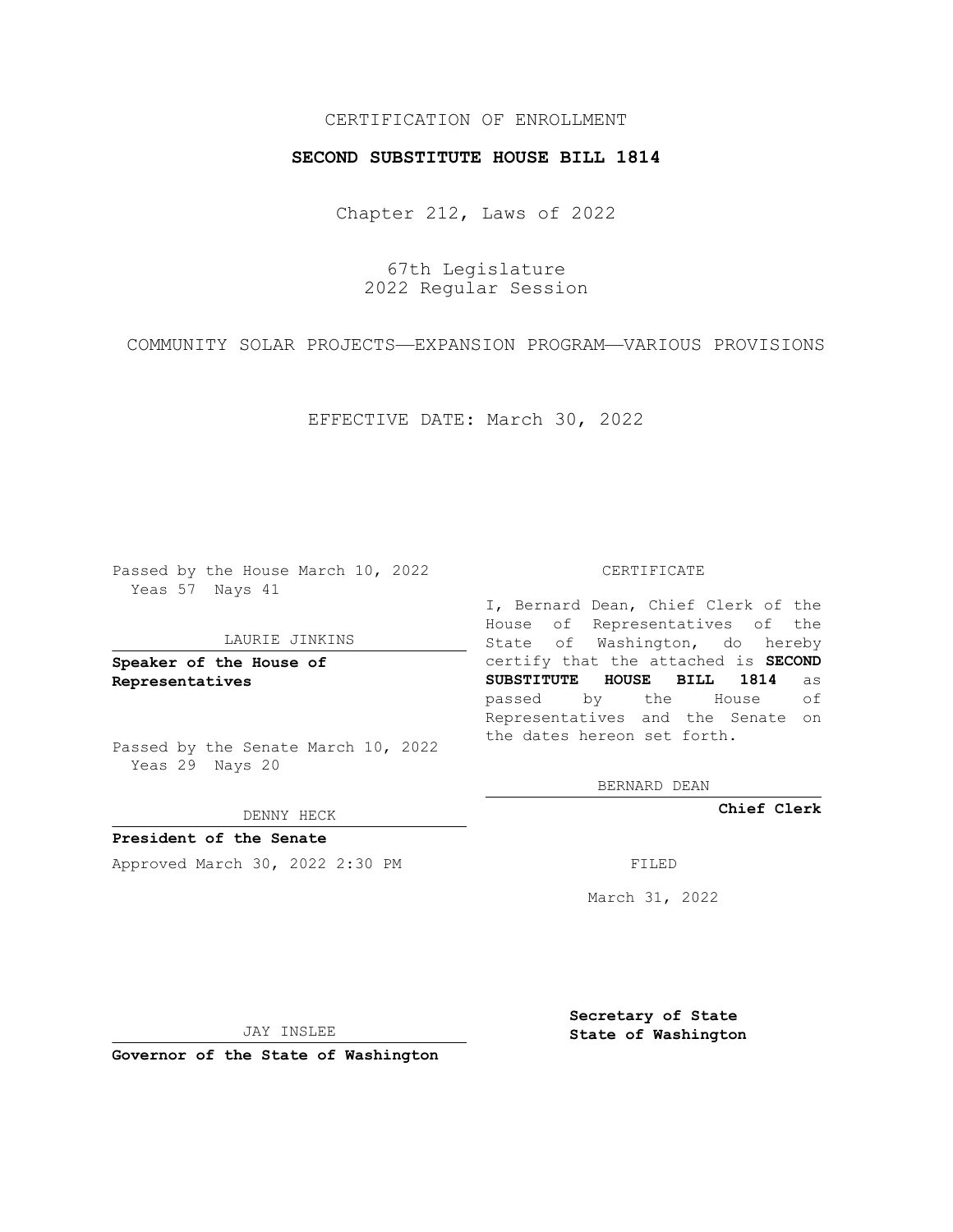## **SECOND SUBSTITUTE HOUSE BILL 1814**

AS AMENDED BY THE SENATE

Passed Legislature - 2022 Regular Session

# **State of Washington 67th Legislature 2022 Regular Session**

**By** House Finance (originally sponsored by Representatives Shewmake, Berry, Bateman, Duerr, Macri, Ramel, Paul, Bergquist, Fitzgibbon, Pollet, Harris-Talley, and Kloba)

READ FIRST TIME 02/23/22.

 AN ACT Relating to expanding equitable access to the benefits of renewable energy through community solar projects; amending RCW 82.16.130 and 82.16.170; adding new sections to chapter 82.16 RCW; creating new sections; providing expiration dates; and declaring an 5 emergency.

BE IT ENACTED BY THE LEGISLATURE OF THE STATE OF WASHINGTON:

 NEW SECTION. **Sec. 1.** The legislature finds and declares that stimulating local investment in community solar projects continues to be an important part of a state energy strategy by helping to increase energy independence from fossil fuels, promote economic development, hedge against the effects of climate change, and attain environmental benefits. The legislature finds that although previous community solar programs were successful in stimulating these benefits, the programs failed to provide an adequate framework for low-income participation and long-term market certainty. The legislature finds that the vast majority of Washingtonians still do not have access to the benefits of solar energy. The legislature intends to stimulate the deployment of community solar projects for the benefit of all Washingtonians by funding the renewable energy production incentive program for community solar projects and by creating opportunities for broader participation, especially by low-

p. 1 2SHB 1814.SL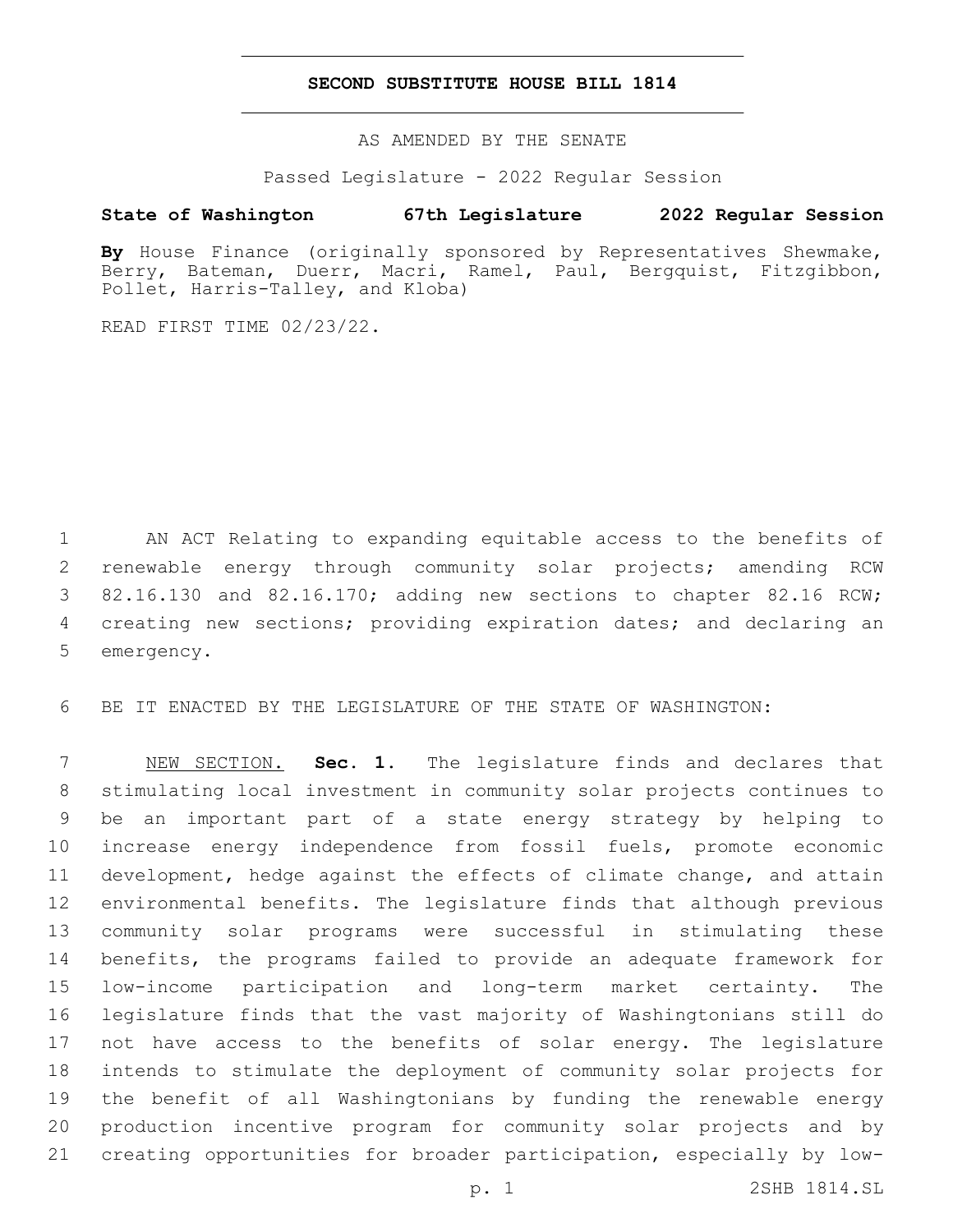income households and low-income service providers. As of December 2021, the state is 10.3 megawatts short of the 115 megawatts of solar photovoltaic capacity established as a goal under RCW 82.16.155. The legislature therefore intends to provide an incentive sufficient to promote installation of community solar projects through June 30, 2033, at which point the legislature expects to review the effectiveness of enhancing access to community solar projects.

 **Sec. 2.** RCW 82.16.130 and 2017 3rd sp.s. c 36 s 4 are each 9 amended to read as follows:

 (1) A light and power business is allowed a credit against taxes 11 due under this chapter in an amount equal to:

 (a) Incentive payments made in any fiscal year under RCW 13 82.16.120 and 82.16.165; and

 (b) Any fees a utility is allowed to recover pursuant to RCW  $15 \quad 82.16.165(5)$ .

 (2) The credits must be taken in a form and manner as required by the department. The credit taken under this section for the fiscal 18 year may not exceed one and one-half percent of the ((businesses')) business's taxable Washington power sales generated in calendar year 2014 and due under RCW 82.16.020(1)(b) or two hundred fifty thousand 21 dollars, whichever is greater, for incentive payments made for the following:

 (a) Renewable energy systems, other than community solar 24 projects, that are certified for an incentive payment as of June 30, 2020; and

 (b) Community solar and shared commercial projects that are under 27 precertification status under RCW 82.16.165(7)(b) as of June 30, 2020, and that are certified for an incentive payment in accordance 29 with the terms of that precertification by June 30, 2022.

 (3) The credit may not exceed the tax that would otherwise be due under this chapter. Refunds may not be granted in the place of credits. Expenditures not used to earn a credit in one fiscal year may not be used to earn a credit in subsequent years.

 (4) For any business that has claimed credit for amounts that exceed the correct amount of the incentive payable under RCW 82.16.120, the amount of tax against which credit was claimed for the excess payments is immediately due and payable. The department may deduct amounts due from future credits claimed by the business.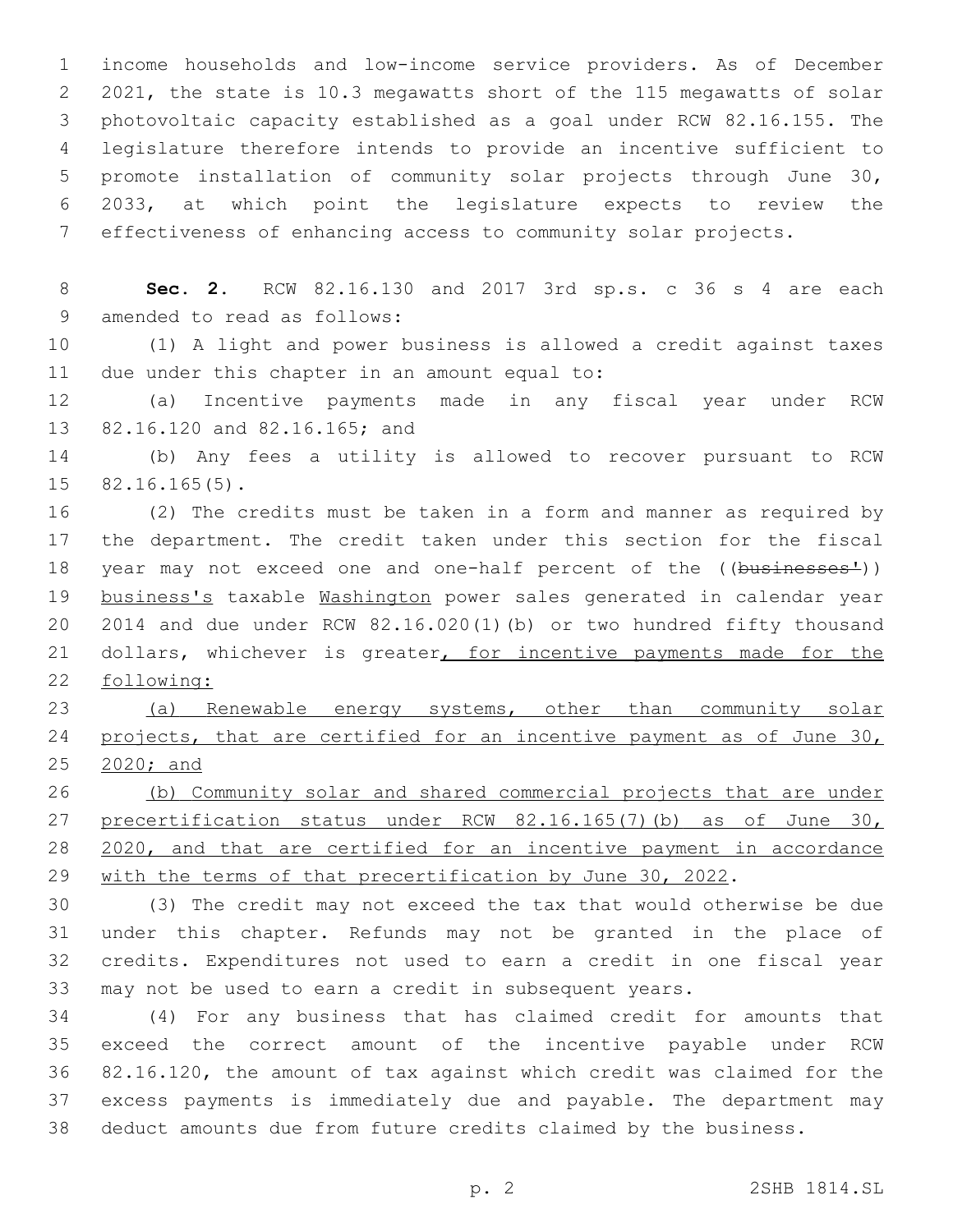(a) Except as provided in (b) of this subsection, the department must assess interest but not penalties on the taxes against which the credit was claimed. Interest must be assessed at the rate provided for delinquent excise taxes under chapter 82.32 RCW, retroactively to the date the credit was claimed, and accrues until the taxes against 6 which the credit was claimed are repaid.

 (b) A business is not liable for excess payments made in reliance on amounts reported by the Washington State University extension energy program as due and payable as provided under RCW 82.16.165(20), if such amounts are later found to be abnormal or 11 inaccurate due to no fault of the business.

 (5) The amount of credit taken under this section is not confidential taxpayer information under RCW 82.32.330 and is subject 14 to disclosure.

 (6) The right to earn tax credits for incentive payments made under RCW 82.16.120 expires June 30, 2020. Credits may not be claimed 17 after June 30, 2021.

18 (7)(a) The right to earn tax credits for incentive payments made 19 under RCW 82.16.165 for the following expires June 30, 2029:

 (i) Renewable energy systems, other than community solar 21 projects, that are certified for an incentive payment as of June 30, 2020; and

 (ii) Community solar and shared commercial projects that are under precertification status under RCW 82.16.165(7)(b) as of June 25 30, 2020, and that are certified for an incentive payment in accordance with the terms of that precertification by June 30, 2022.

(b) Credits may not be claimed after June 30, 2030.

(8) This section expires June 30, 2033.

 NEW SECTION. **Sec. 3.** A new section is added to chapter 82.16 30 RCW to read as follows:

 (1) Beginning July 1, 2022, a light and power business is allowed a credit against taxes due under this chapter in an amount equal to incentive payments made in any fiscal year under section 5 of this 34 act.

 (2) The credits must be taken in a form and manner as required by the department. The credit taken under this section for the fiscal year may not exceed 1.5 percent of the business's taxable Washington power sales generated in calendar year 2014 and due under RCW 82.16.020(1)(b) or \$250,000, whichever is greater, for incentive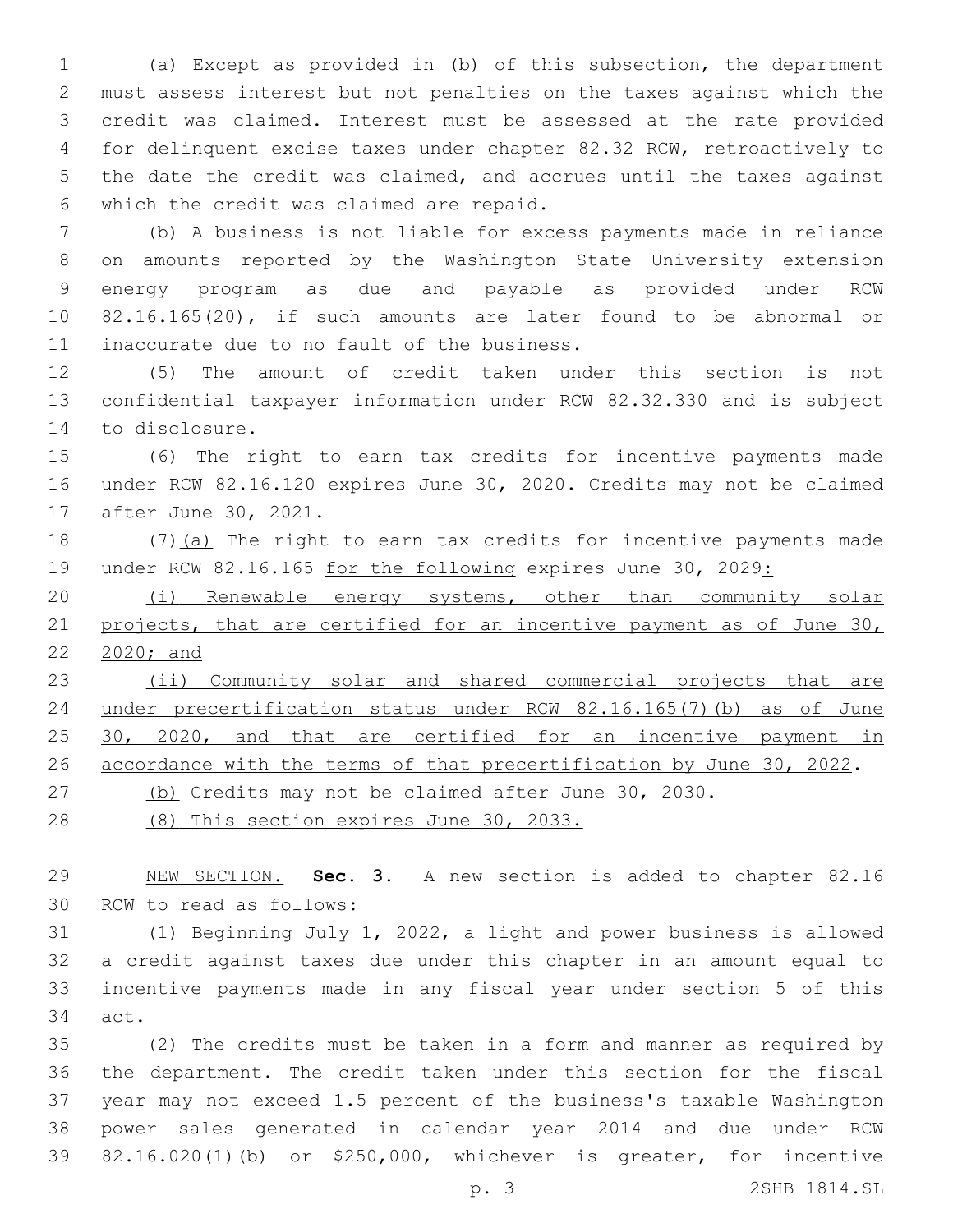payments made for community solar projects that submit an application for precertification under section 5 of this act on or after July 1, 2022, and that are certified for an incentive payment in accordance with the terms of that precertification by June 30, 2033.

 (3) The credit may not exceed the tax that would otherwise be due under this chapter. Refunds may not be granted in the place of 7 credits.

 (4) For any business that has claimed credit for amounts that exceed the correct amount of the incentive payable under section 5 of this act, the amount of tax against which credit was claimed for the excess payments is immediately due and payable. The department may deduct amounts from future credits claimed by the business.

 (a) Except as provided in (b) of this subsection, the department must assess interest but not penalties on the taxes against which the credit was claimed. Interest may be assessed at the rate provided for delinquent excise taxes under chapter 82.32 RCW, retroactively to the date the credit was claimed, and accrues until the taxes against 18 which the credit was claimed are repaid.

 (b) A business is not liable for excess payments made in reliance on amounts reported by the Washington State University extension energy program as due and payable as provided under section 5 of this act, if such amounts are later found to be abnormal or inaccurate due 23 to no fault of the business.

 (5) The amount of credit taken under this section is not confidential taxpayer information under RCW 82.32.330 and is subject 26 to disclosure.

 (6) The right to earn tax credits for incentive payments made under section 5 of this act expires June 30, 2036. Credits may not be 29 claimed under this section after June 30, 2037.

30 (7) This section expires June 30, 2038.

 NEW SECTION. **Sec. 4.** A new section is added to chapter 82.16 32 RCW to read as follows:

 (1) The definitions in this section apply throughout this section and section 5 of this act unless the context clearly requires 35 otherwise.

 (a)(i) "Administrator" means the utility, nonprofit, tribal housing authority as provided in (a)(ii) of this subsection, or other local housing authority that organizes and administers a community solar project as provided in section 5 of this act and RCW 82.16.170.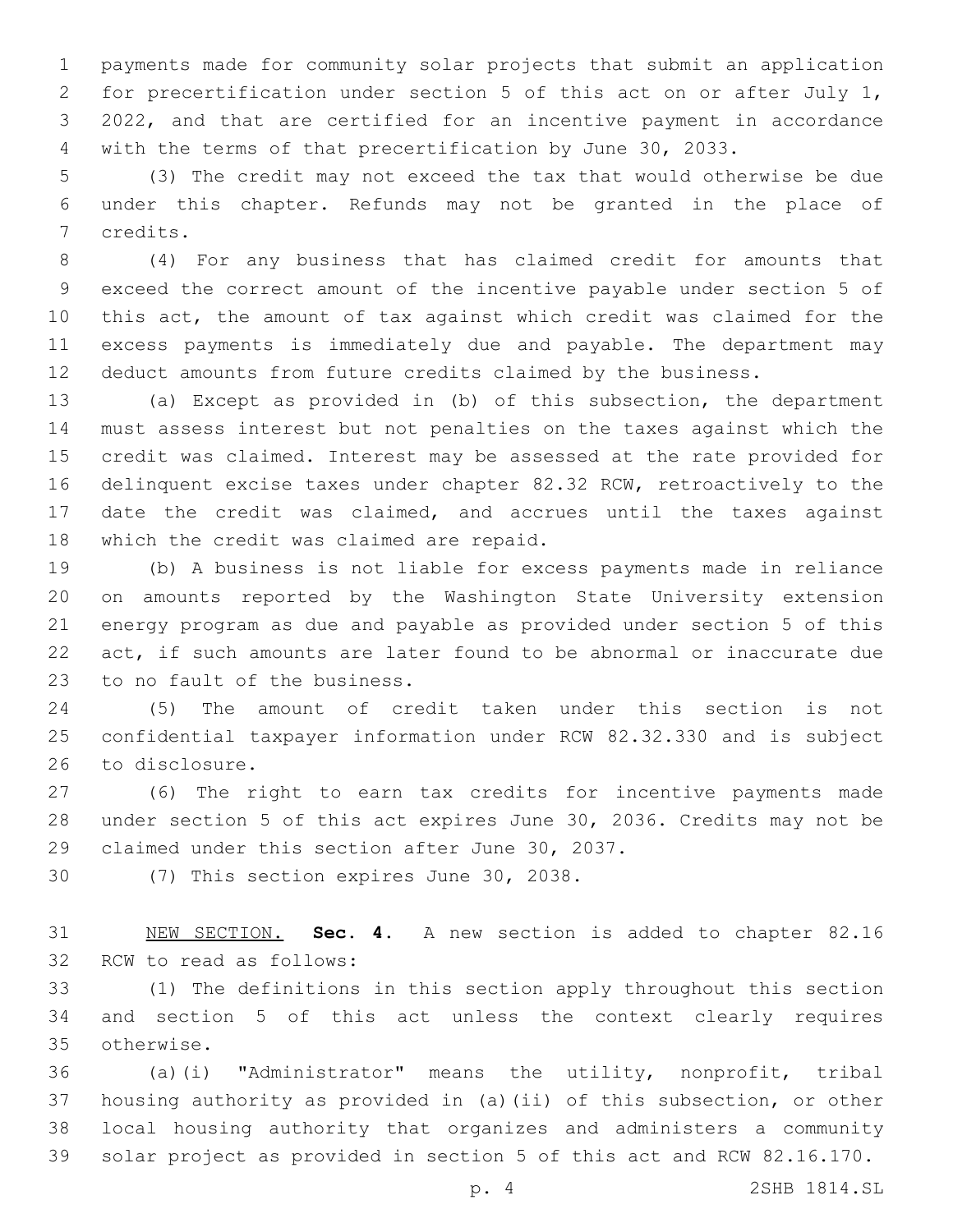(ii) A tribal housing authority may only administer a community solar project on tribal lands or lands held in trust for a federally recognized tribe by the United States for subscribers who are tribal members.4

 (b) "Certification" means the authorization issued by the Washington State University extension energy program establishing a community solar project administrator's eligibility to receive a low- income community solar incentive payment from the electric utility 9 serving the site of the community solar project, on behalf of, and for the purpose of providing direct benefits to, its low-income subscribers, low-income service provider subscribers, and tribal and 12 public agency subscribers.

13 (c)(i) "Community solar project" means a solar energy system 14 that:

15 (A) Has a direct current nameplate capacity that is greater than 16 12 kilowatts but no greater than 199 kilowatts;

17 (B) Has, at minimum, either two subscribers or one low-income 18 service provider subscriber; and

19 (C) Meets the applicable eligibility requirements in section 5 of 20 this act.

21 (ii) A community solar project may include a storage system with 22 a solar energy system.

23 (d) "Consumer-owned utility" has the same meaning as in RCW 24 19.280.020.

25 (e) "Electric utility" or "utility" means a consumer-owned 26 utility or investor-owned utility as those terms are defined in RCW 27 19.280.020.

28 (f) "Energy assistance" has the same meaning as provided in RCW 29 19.405.020.

30 (g) "Energy burden" has the same meaning as provided in RCW 19.405.020.31

32 (h) "Governing body" has the same meaning as provided in RCW 19.280.020.33

34 (i)(i) "Installed cost" includes only the renewable energy system 35 components and fees that are integral and necessary for the 36 generation and storage of electricity. Components and fees include:

37 (A) Solar modules and inverters;

38 (B) Battery systems;

39 (C) Balance of system, such as racking, wiring, switch gears, and 40 meter bases;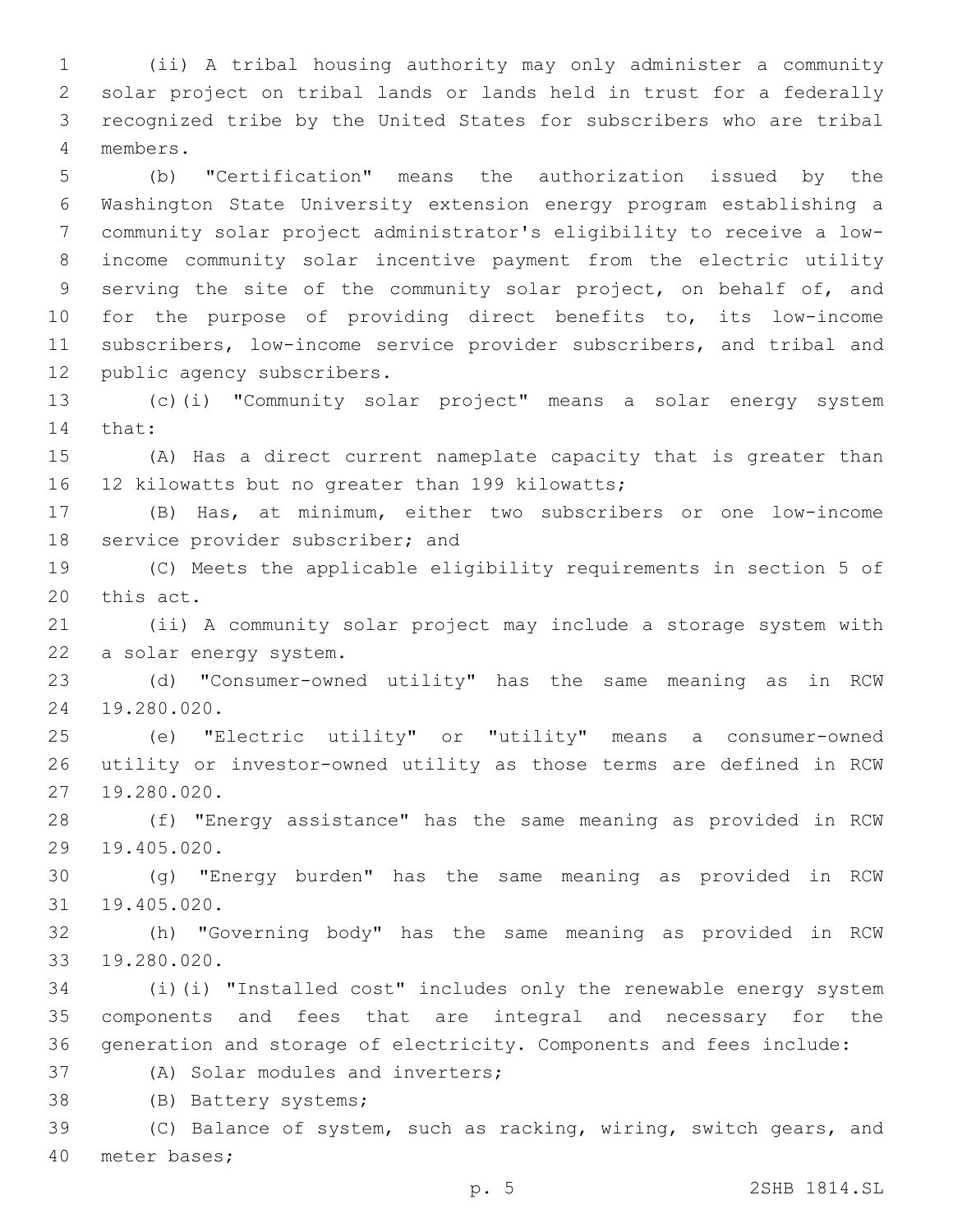(D) Nonhardware costs incurred up to the date of the final electrical inspection, such as fees associated with engineering, 3 permitting, interconnection, and application;

4 (E) Labor; and

5 (F) Sales tax.

 (ii) "Installed cost" does not include structures and fixtures that are not integral and necessary to the generation or storage of 8 electricity, such as carports and roofing.

 (j) "Interconnection customer" means the person, corporation, partnership, government agency, or other entity that proposes to interconnect, or has executed an interconnection agreement, with the 12 electric utility.

 (k) "Low-income" has the same meaning as provided in RCW 14 19.405.020.

 (l) "Low-income service provider" includes, but is not limited to, a local community action agency or local community service agency designated by the department of commerce under chapter 43.63A RCW, local housing authority, tribal housing authority, low-income tribal housing program, affordable housing provider, food bank, or other nonprofit organization that provides services to low-income 21 households as part of their core mission.

 (m) "Multifamily residential building" means a building containing more than two sleeping units or dwelling units where 24 occupants are primarily permanent in nature.

 (n) "Person" means an individual, firm, partnership, corporation, company, association, agency, or any other legal entity.

 (o) "Preferred sites" means rooftops, structures, existing impervious surfaces, landfills, brownfields, previously developed sites, irrigation canals and ponds, stormwater collection ponds, industrial areas, dual-use solar projects that ensure ongoing agricultural operations, and other sites that do not displace critical habitat or productive farmland as defined by state and 33 county planning processes.

 (p) "Public agency" means any political subdivision of the state including, but not limited to, municipal and county governments, special purpose districts, and local housing authorities, but does 37 not include state agencies.

 (q)(i) Except as otherwise provided in (q)(ii) of this subsection, "qualifying subscriber" means a low-income subscriber,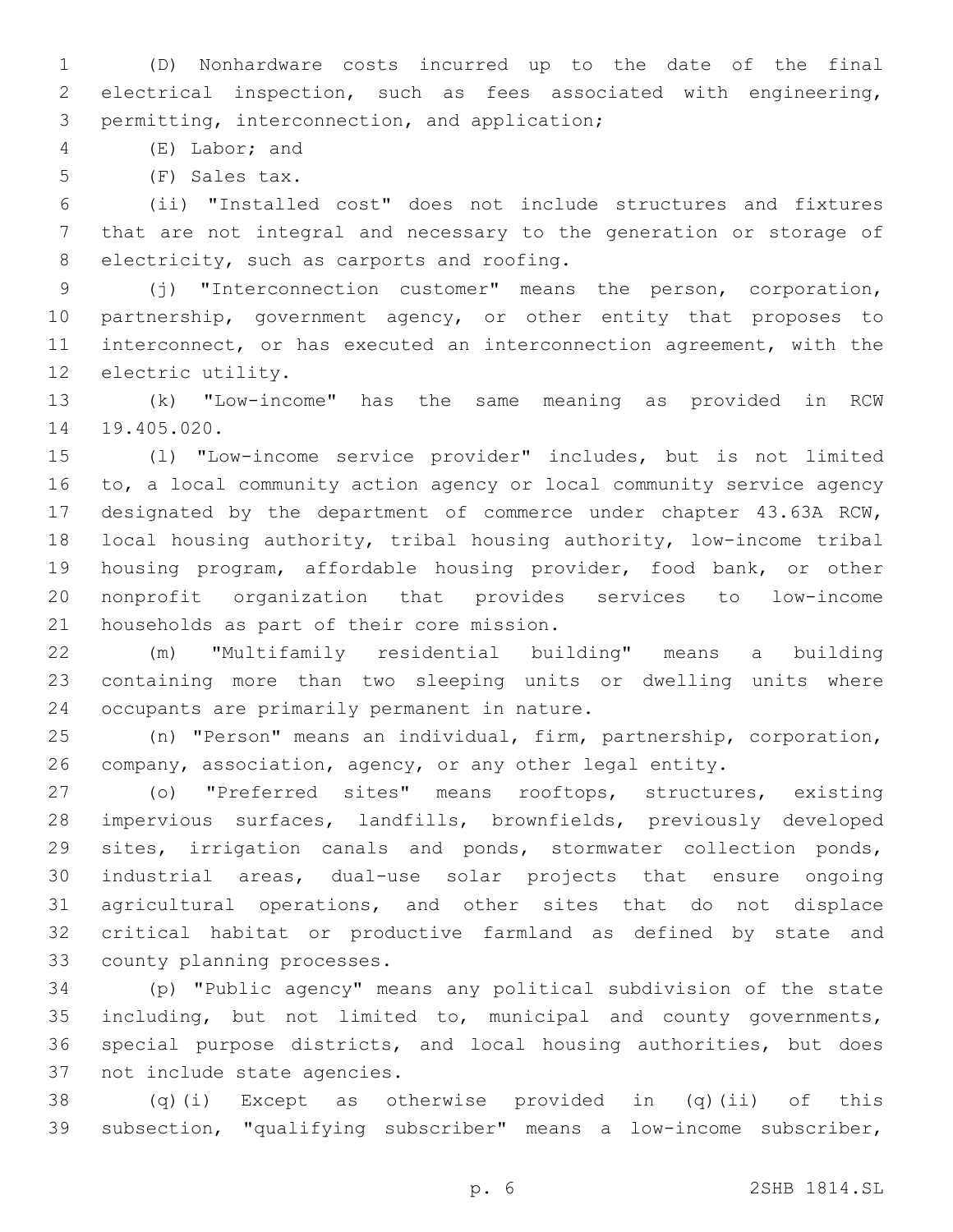low-income service provider subscriber, tribal agency subscriber, or 2 public agency subscriber.

 (ii) For tribal agency subscribers and public agency subscribers, only the portion of their subscription to a community solar project that is demonstrated to benefit low-income beneficiaries, including low-income service providers and services provided to low-income citizens or households, is to be considered a qualifying subscriber.

 (r) "Retail electric customer" has the same meaning as in RCW 80.60.010.9

 (s) "Subscriber" means a retail electric customer of an electric utility who owns or is the beneficiary of one or more units of a community solar project directly interconnected with that same 13 utility.

 (t) "Subscription" means an agreement between a subscriber and 15 the administrator of a community solar project.

16 (2) This section expires June 30, 2038.

 NEW SECTION. **Sec. 5.** A new section is added to chapter 82.16 18 RCW to read as follows:

 (1) Beginning July 1, 2022, through June 30, 2033, an administrator of a community solar project meeting the eligibility requirements described in this section and RCW 82.16.170(3) may submit an application to the Washington State University extension energy program to receive a precertification for a community solar project. Projects with precertification applications approved by the Washington State University extension energy program have two years to complete their projects and apply for certification. Projects that have not completed certification within two years may apply to the Washington State University extension energy program for an extension of their precertification status for an additional 180 days if they can demonstrate significant progress during the time they were in precertification status. By certifying qualified projects pursuant to the requirements of this section and RCW 82.16.170(3), the Washington State University extension energy program authorizes the utility serving the site of a community solar project in the state of Washington to remit a one-time low-income community solar incentive payment to the community solar project administrator, who accepts the payment on behalf of, and for the purpose of providing direct benefits to, the project's qualifying subscribers.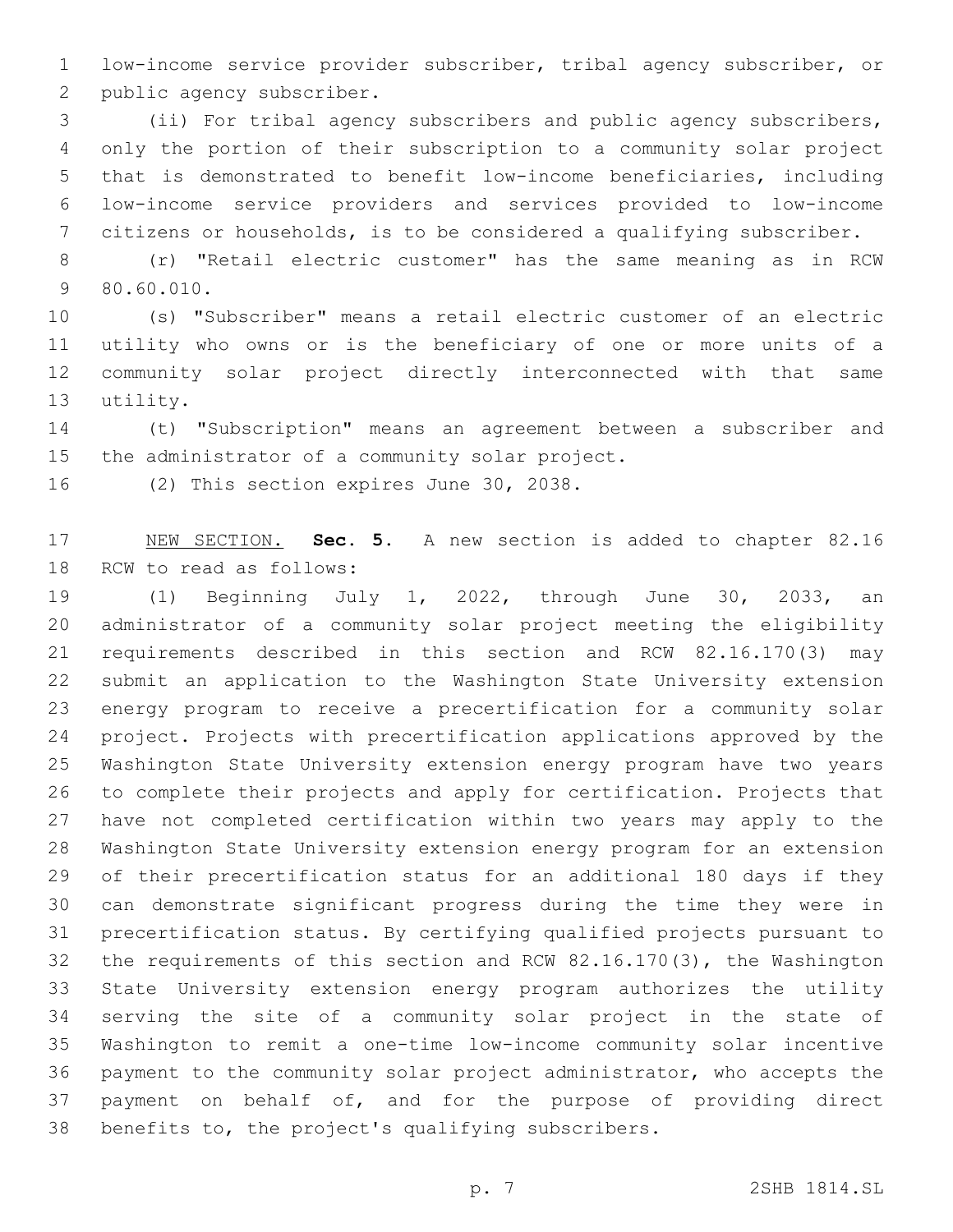(2) A one-time low-income community solar incentive payment remitted to a community solar project administrator for a project certified under this section equals the sum of the following:

 (a) An amount, not to exceed \$20,000 per community solar project, equal to the community solar project's administrative costs related to the administrative start-up of the project for qualifying 7 subscribers; and

 (b) An amount that does not exceed 100 percent of the proportional cost of the installed cost of the share of the community solar project that provides direct benefits to qualifying subscribers, taking into account any federal tax credits or other federal or nonfederal grants or incentives that the program is 13 benefiting from.

 (3) No new certification may be issued under this section for a community solar project that was certified under RCW 82.16.120 or 82.16.165, or for a community solar project served by a utility that has elected not to participate in the incentive program provided in 18 this section.

 (4) Community solar projects that are under precertification status under RCW 82.16.165 as of June 30, 2020, may not apply for precertification of that same project for the one-time low-income community solar incentive payment provided in this section.

 (5)(a) In addition to the one-time low-income community solar incentive payment under subsection (2) of this section, a participating utility must also provide the following compensation for the generation of electricity from the certified project:

 (i) For a community solar project that has an alternating current nameplate capacity no greater than 100 kilowatts, and that is connected behind the electric service meter, compensation must be determined in accordance with RCW 80.60.020 and provided to the retail electric customer receiving service at the situs of the meter.

 (ii) For all other community solar projects for which the administrator is not a utility, compensation paid to the interconnection customer must be determined in a written agreement between the interconnection customer and the utility.

 (iii) For all other community solar projects for which the administrator is a utility, compensation must be provided directly to subscribers in accordance with subsection (8)(a)(i) of this section.

 (iv)(A) When the administrator of a community solar project receives compensation for the generation of electricity from a

p. 8 2SHB 1814.SL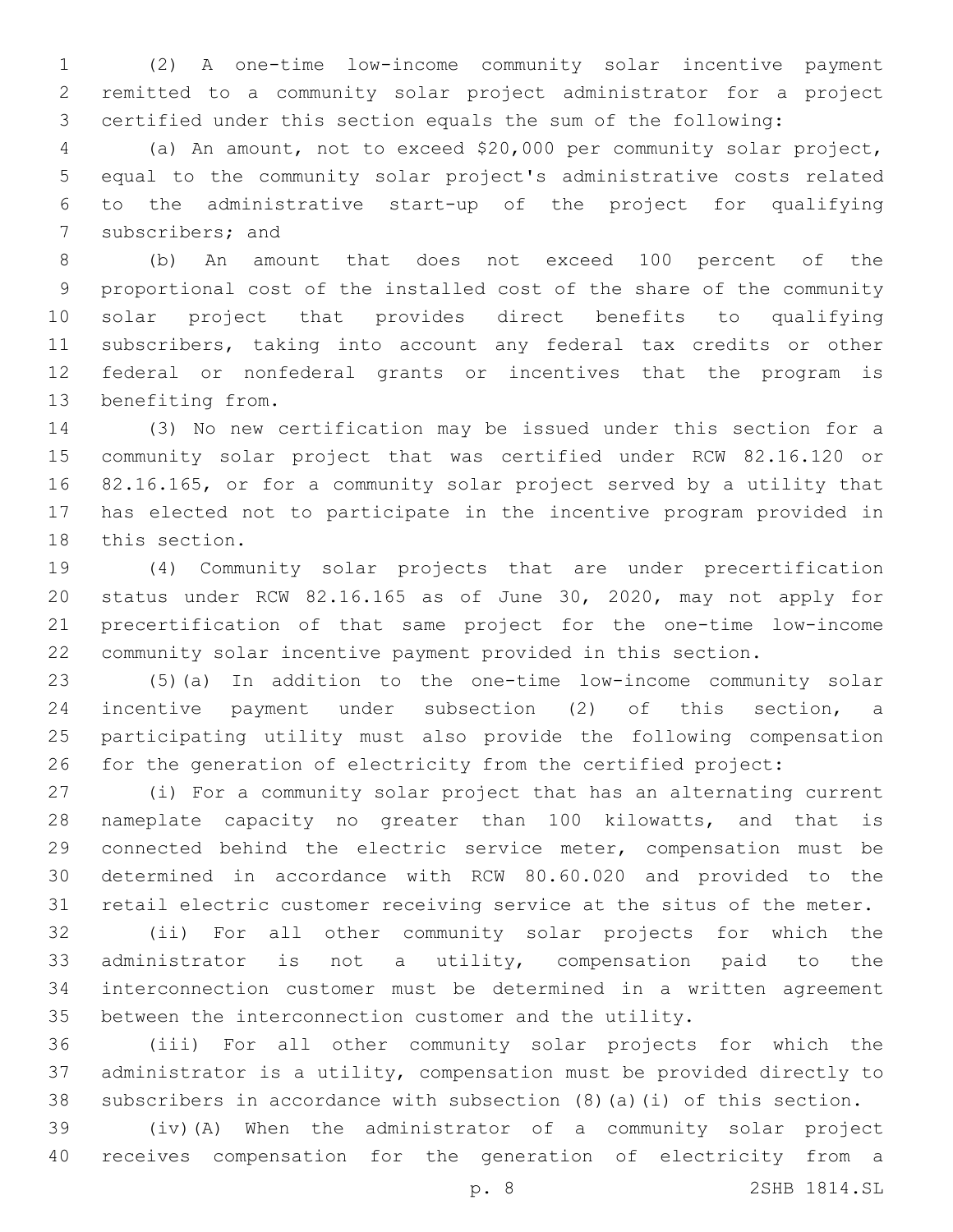participating utility, interconnection customer, or from the retail electric customer that is the host for the community solar project, the administrator must provide all of that compensation as a direct benefit to the project subscribers, except as described in (iv)(B) of 5 this subsection.

 (B) An administrator may deduct ongoing administrative and maintenance costs from compensation they provide to subscribers from power generation, provided those costs are identified in the subscription agreement or justified to the Washington State University extension energy program. The Washington State University extension energy program shall review any such administrative and maintenance costs justifications for reasonableness and approve, reject, or negotiate changes to the proposal. An administrator may request a change in the deduction for administrative and maintenance costs to the Washington State University extension energy program only if the subscription agreement includes language notifying the subscriber that administrative and maintenance fees are subject to 18 change.

 (b) For 10 years after certification, and by March 1st of each year following certification, the administrator must provide the Washington State University extension energy program with signed statements of the following for the preceding year:

 (i) The energy production for the period for which compensation 24 is to be provided;

25 (ii) Each subscriber's units of the project;

26 (iii) The amount disbursed to each subscriber for the period; and

(iv) The date and amount disbursed to each subscriber.

 (6) A utility's participation in the incentive program provided 29 in this section is voluntary.

 (a) The utility may terminate its voluntary participation in the program by providing notice in writing to the Washington State University extension energy program to cease accepting new applications for precertification for community solar projects that would be served by that utility. Such notice of termination of participation is effective after 15 days, at which point the Washington State University extension energy program may not accept new applications for precertification for community solar projects 38 that would be served by that utility.

 (b) Upon receiving a utility's notice of termination of participation in the incentive program, the Washington State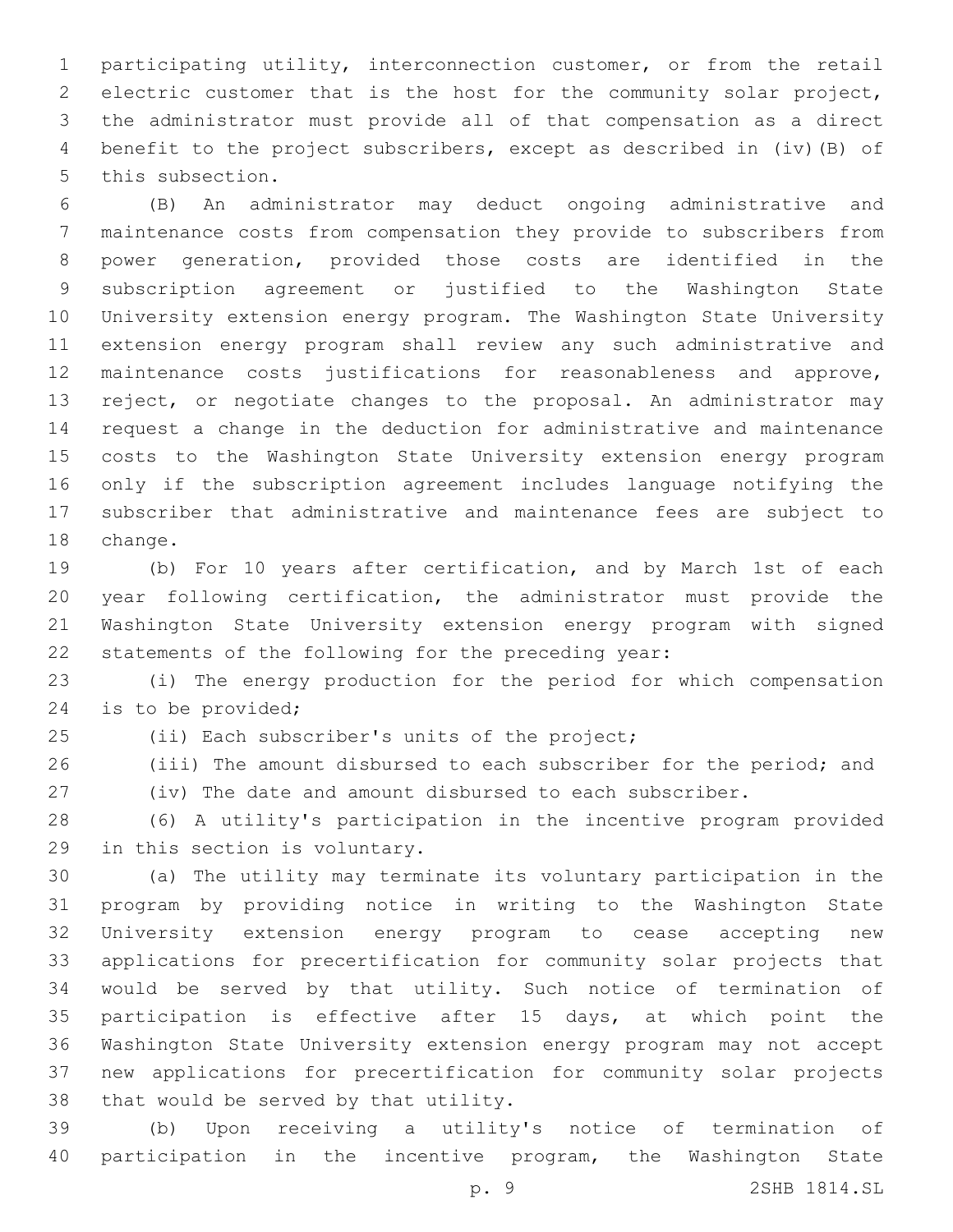University extension energy program must report on its website that community solar project customers of that utility are no longer eligible to receive new certifications under the program.

 (c) A utility that has terminated participation in the program may resume participation upon filing a notice with the Washington 6 State University extension energy program.

 (7)(a) The Washington State University extension energy program may issue certifications authorizing incentive payments under this section in a total statewide amount not to exceed \$100,000,000, and 10 subject to the following biennial dollar limits:

(i) For fiscal year 2023, \$300,000; and11

 (ii) For each biennium beginning on or after July 1, 2023, 13 \$25,000,000.

 (b) The Washington State University extension energy program must attempt to equitably distribute incentive funds throughout the state. Considerations for equitable fund distribution, based on precertification applications received from administrators served by utilities voluntarily participating in the program, may include measures to reserve or allocate available funds based on the proportion of public utility taxes collected, the proportion of the state's low-income customers served by each utility based on low- income home energy assistance program data at the department of commerce, measures to achieve an equitable geographic distribution of community solar installations and a diversity of administrative 25 models for community solar projects, and the amount of energy burden reduction for qualifying subscribers relative to the project's cost. If an equitable distribution of funds is not feasible due to a lack of precertification applications, the Washington State University extension energy program may allocate funds based on (a) of this 30 subsection on a first-come, first-served basis.

 (c) The Washington State University extension energy program must ensure that at least \$2,000,000 of the statewide total for the entire program is used to support nonprofit organizations' innovative approaches to allocating benefits to subscribers, defining and valuing benefits to be provided to subscribers or other aspects of the subscriber, administrator, system host, and utility relationship.

 (d) The Washington State University extension energy program must also ensure that at least \$2,000,000 of the statewide total for the entire program is available to tribal governments and their 40 designated subdivisions and agencies.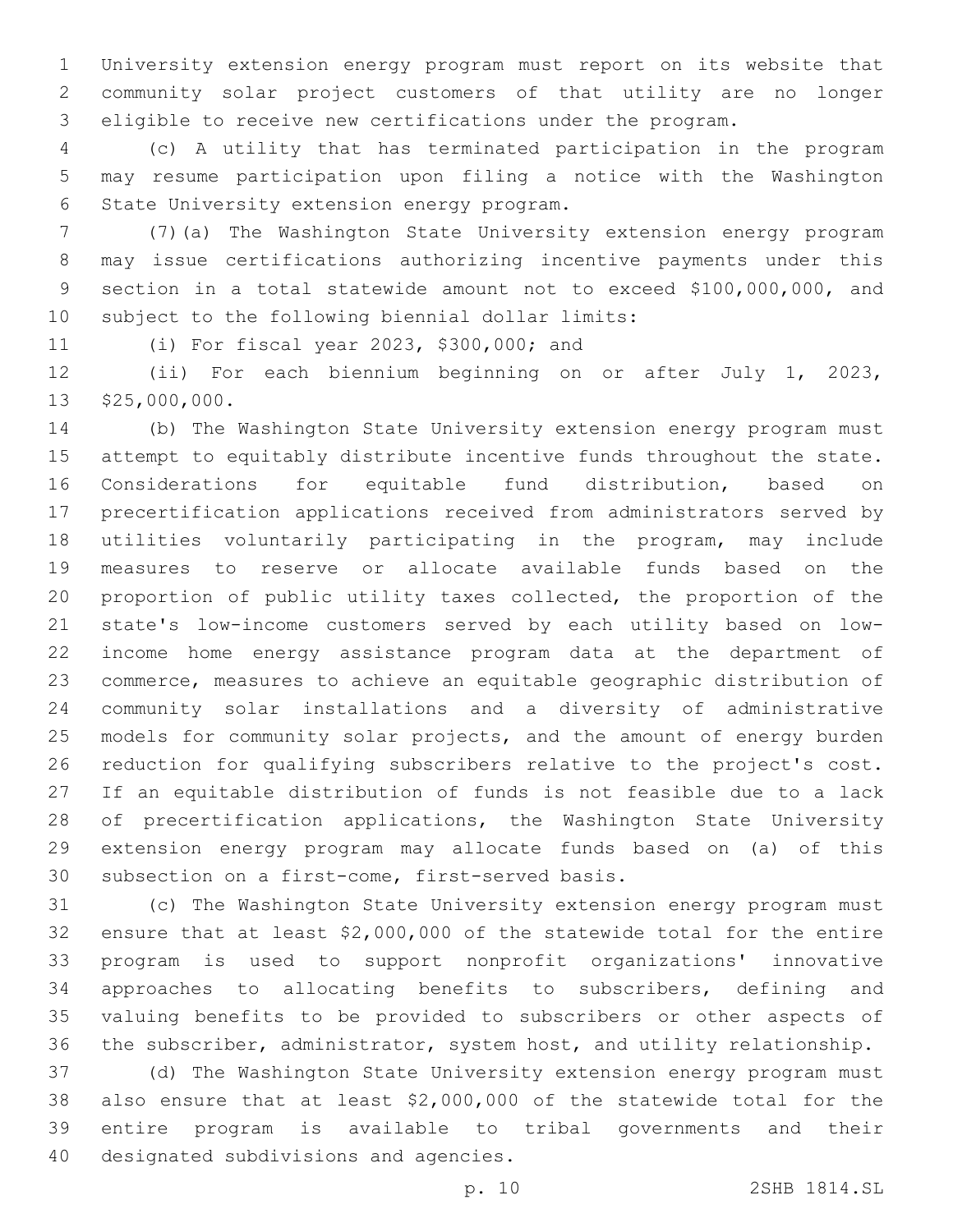(e) The Washington State University extension energy program shall regularly publish and update guidelines for how it manages the allocation of available funding, based on the evaluation of applications and the factors specified in (b) of this subsection.

 (f) Beginning in fiscal year 2026, the Washington State University extension energy program may waive the requirements in (c) or (d) of this subsection if it fails to receive applications that meet the criteria of (c) or (d) of this subsection sufficient to 9 result in the full allocation of incentives.

 (8)(a) Prior to obtaining certification under this section, the administrator of a community solar project must apply for precertification against the funds available for incentive payments under subsection (7) of this section in order to be guaranteed an incentive payment under this section. The application for 15 precertification must include, at a minimum:

 (i) A demonstration of how the project will deliver continuing direct benefits to low-income subscribers. A direct benefit can include credit for the power generation for the community solar project or other mechanisms that lower the energy burden of a low-20 income subscriber; and

 (ii) Any other information the Washington State University extension energy program deems necessary in determining eligibility 23 for precertification.

 (b) The administrator of a community solar project must complete an application for certification in accordance with the requirements of subsection (9) of this section within less than two years of being approved for precertification status. The administrator must submit a project update to the Washington State University extension energy program after one year in precertification status.

 (9) To obtain certification for the one-time community solar incentive payment provided under this section, a project administrator must submit to the Washington State University extension energy program an application, including, at a minimum:

 (a) A signed statement that the applicant has not previously received a notice of eligibility from the department under RCW 82.16.120 or the Washington State University extension energy program under RCW 82.16.165 entitling the applicant to receive annual incentive payments for electricity generated by the community solar 39 project at the same meter location;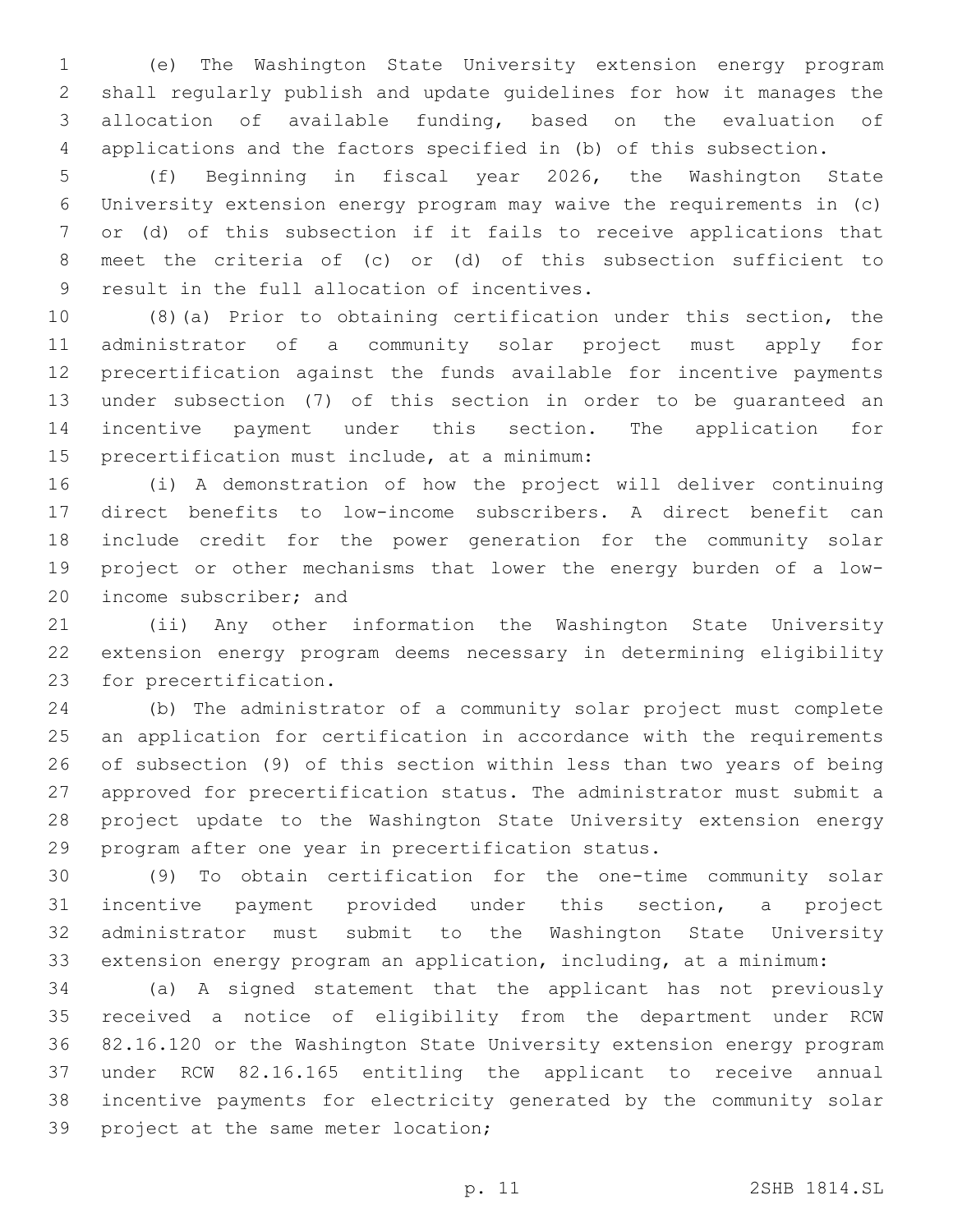(b) A signed statement of the costs paid by the administrator related to administering the project for qualifying subscribers;

 (c) A signed statement of the total project costs, including the proportional cost of the share of the community solar project that provides direct benefits to qualifying subscribers;

 (d) A signed statement describing the amount of the upfront incentive and the timing, method, and distribution of estimated benefits to qualifying subscribers. The statement must describe any estimated energy burden reduction associated with the direct 10 benefits;

 (e) Available system operation data, such as global positioning 12 system coordinates, tilt, estimated shading, and azimuth;

 (f) Any other information the Washington State University extension energy program deems necessary in determining eligibility 15 and incentive levels or administering the program;

 (g)(i) Except as provided in (g)(ii) of this subsection (9), the date that the community solar project received its final electrical inspection from the applicable local jurisdiction, as well as a copy of the permit or, if the permit is available online, the permit number or other documentation deemed acceptable by the Washington 21 State University extension energy program;

 (ii) The Washington State University extension energy program may 23 waive the requirement in  $(q)$  (i) of this subsection  $(9)$ , accepting an application and granting provisional certification prior to proof of final electrical inspection. Provisional certification expires 180 days after issuance, unless the applicant submits proof of the final electrical inspection from the applicable local jurisdiction or the Washington State University extension energy program extends certification, for a term or terms of 30 days, due to extenuating 30 circumstances;

(h) Confirmation of the number of qualifying subscribers;

 (i) A copy of the executed agreement describing how benefits will be determined and distributed from the retail electric customer or interconnection customer to the administrator if the administrator and the retail electric customer or interconnection customer are not the same. The Washington State University extension energy program must review the executed agreement to determine that benefits are being fairly determined and that there is an adequate plan for 39 distributing the benefits; and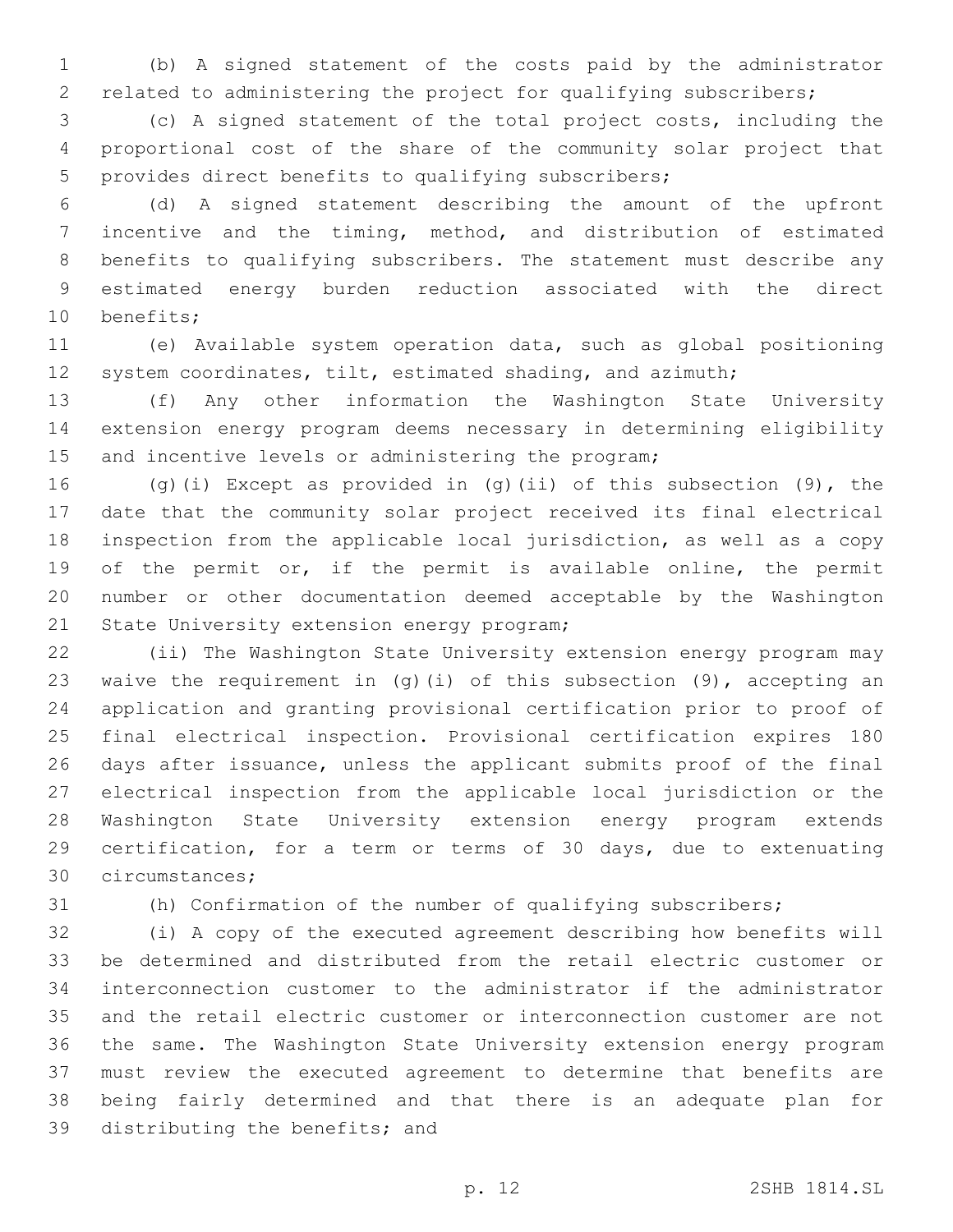(j) Any other information the Washington State University extension energy program deems necessary in determining eligibility 3 and incentive levels or administering the program.

 (10) No incentive payments may be authorized or accrued until the final electrical inspection and executed interconnection agreement are submitted to the Washington State University extension energy 7 program.

 (11)(a) The Washington State University extension energy program must review each project for which an application for certification is submitted in accordance with subsection (8) of this section for reasonable cost and financial structure, with a targeted installed cost for the solar energy system of \$2 per watt direct current for systems over 200 kilowatts and \$2.25 per watt direct current for systems equal to or under 200 kilowatts. For solar energy systems 15 that include storage systems, the targeted installed cost of the storage system is \$600 per kilowatt-hour of storage capacity.

 (b) The Washington State University extension energy program may approve an application for a project that costs more or less than the targeted installed costs under (a) of this subsection based on a review of the project, documents submitted by the project applicant, and available data. Project cost evaluations may include costs associated with energy storage systems and electrical system improvements to permit grid-independent operation. Applicants may petition the Washington State University extension energy program to approve a higher cost per watt or per kilowatt-hour for unusual 26 circumstances.

 (c) The Washington State University extension energy program may review the cost per watt target under (a) of this subsection prior to each fiscal biennium and is authorized to determine a new cost per 30 watt target.

 (12)(a) Within 30 days of receipt of an application for certification, the Washington State University extension energy program must notify the applicant and, except when a utility is the applicant, the utility serving the site of the community solar project, by mail or electronically, whether certification has been granted. The certification notice must state the total dollar amount of the low-income community solar incentive payment for which the 38 applicant is eligible under this section.

 (b) Within 60 days of receipt of a notification under (a) of this subsection, the utility serving the site of the community solar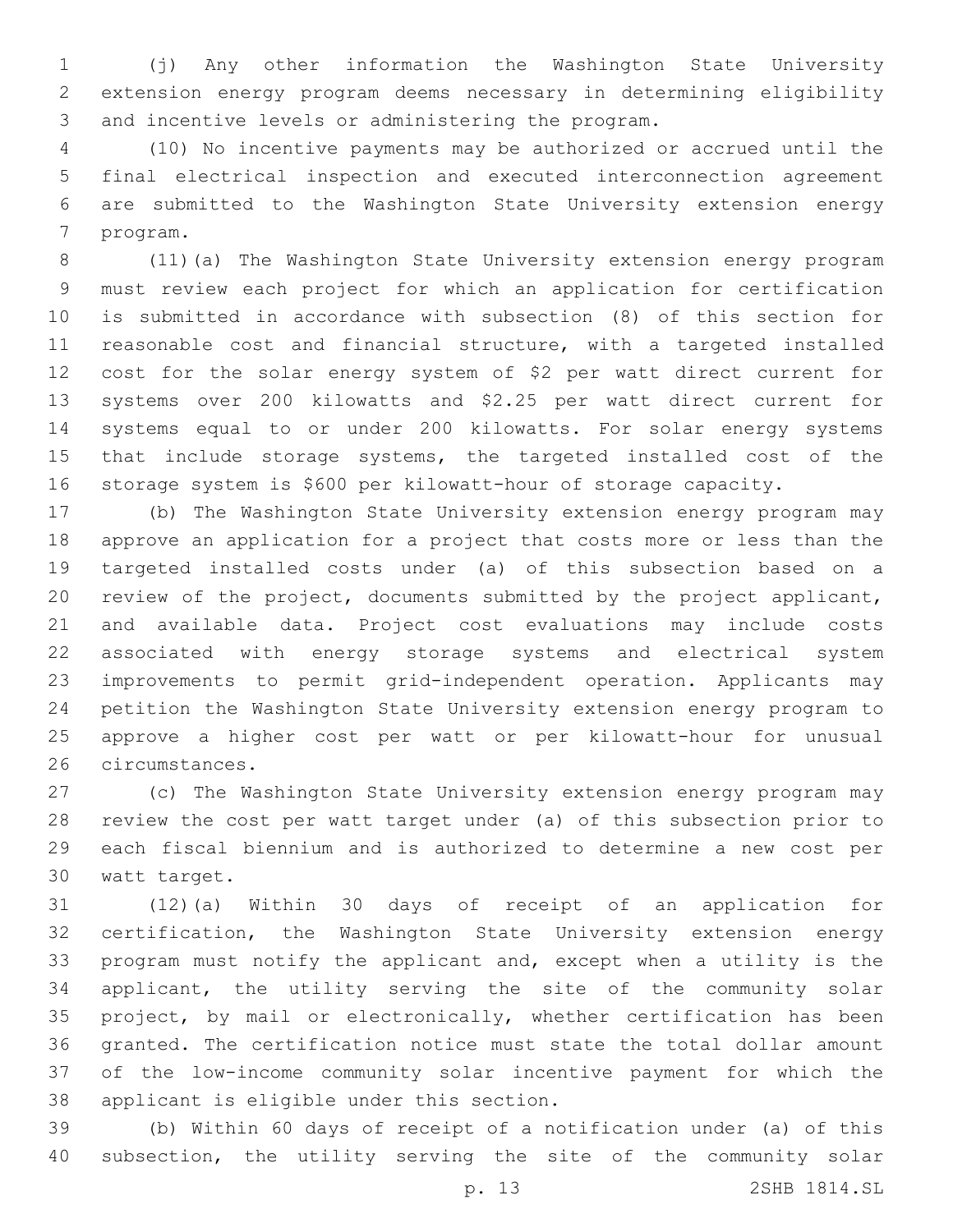project must remit the applicable one-time low-income community solar incentive payment to the project administrator, who accepts the payment on behalf of, and for the purpose of providing direct 4 benefits to, the project's qualifying subscribers.

 (13)(a) Certification follows the community solar project if the following conditions are met using procedures established by the Washington State University extension energy program:

 (i) The community solar project is transferred to a new owner who notifies the Washington State University extension energy program of 10 the transfer;

 (ii) The new owner provides an executed interconnection agreement 12 with the utility serving the site of the community solar project; and

 (iii) The new owner agrees to provide equivalent ongoing benefits 14 to qualifying subscribers as the current owner.

 (b) In the event that a qualifying subscriber terminates their participation in a community solar project during the first 120 months after project certification, the system certification follows the project and participation must be transferred to a new qualifying 19 subscriber.

 (14) Beginning January 1, 2023, the Washington State University extension energy program must post on its website and update at least 22 monthly a report, by utility, of:

 (a) The number of certifications issued for community solar 24 projects; and

 (b) An estimate of the amount of credit that has not yet been allocated for low-income community solar incentive payments and that remains available for new community solar project certifications in 28 the state.

 (15) Persons receiving incentive payments under this section must keep and preserve, for a period of five years for the duration of the consumer contract, suitable records as may be necessary to determine the amount of incentive payments applied for and received.

 (16) The nonpower attributes of the community solar project must be retired on behalf of the subscribers unless, in the case of a utility-owned community solar project, a contract between the subscriber that benefits the subscriber clearly states that the attributes will be retained and retired by the utility.

 (17) All lists, technical specifications, determinations, and guidelines developed under this section must be made publicly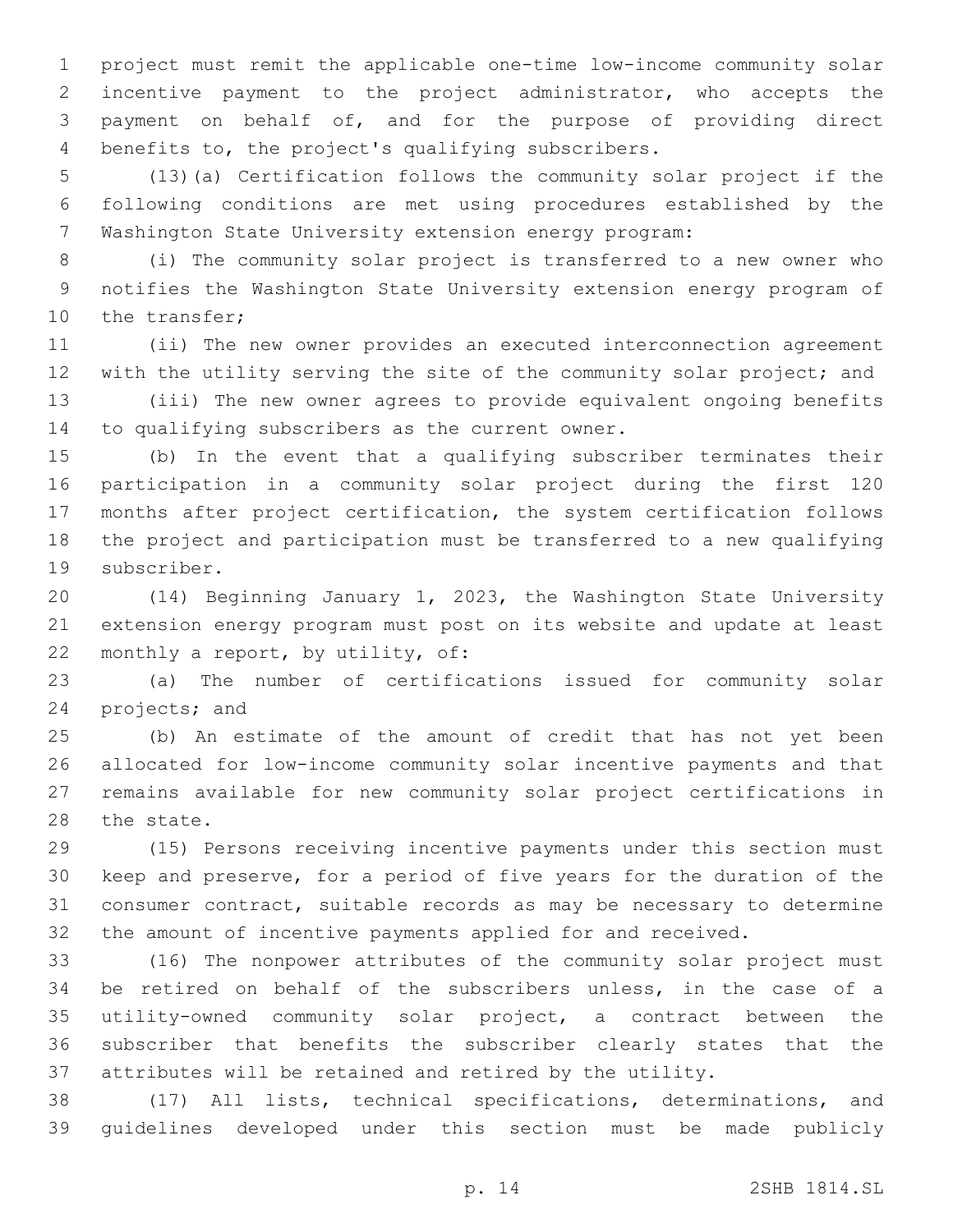available online by the Washington State University extension energy program.2

 (18) The Washington State University extension energy program may, through a public process, develop program requirements, policies, and processes necessary for the administration or implementation of this section.6

 (19) Applications, certifications, requests for incentive payments under this section, and the information contained therein are not deemed tax information under RCW 82.32.330 and are subject to 10 disclosure.

 (20) No certification may be issued under this section by the Washington State University extension energy program for a community 13 solar project after June 30, 2035.

 (21) Community solar projects certified under this section must be sited on preferred sites to protect natural and working lands as determined by the Washington State University extension energy 17 program.

18 (22) This section expires June 30, 2038.

 **Sec. 6.** RCW 82.16.170 and 2017 3rd sp.s. c 36 s 7 are each 20 amended to read as follows:

 (1) The purpose of community solar programs is to facilitate broad, equitable community investment in and access to solar power. Beginning July 1, 2017, a community solar administrator may organize and administer a community solar project as provided in this section.

 (2) ((A)) In order to receive certification for the incentive payment provided under RCW 82.16.165(1) by June 30, 2021, a community solar project must have a direct current nameplate capacity that is no more than one thousand kilowatts and must have at least ten 29 participants or at least one participant for every ten kilowatts of direct current nameplate capacity, whichever is greater. A community solar project that has a direct current nameplate capacity greater than five hundred kilowatts must be subject to a standard interconnection agreement with the utility serving the situs of the community solar project. Except for community solar projects 35 authorized under subsection  $((+9))$   $(10)$  of this section, each participant must be a customer of the utility providing service at 37 the situs of the community solar project.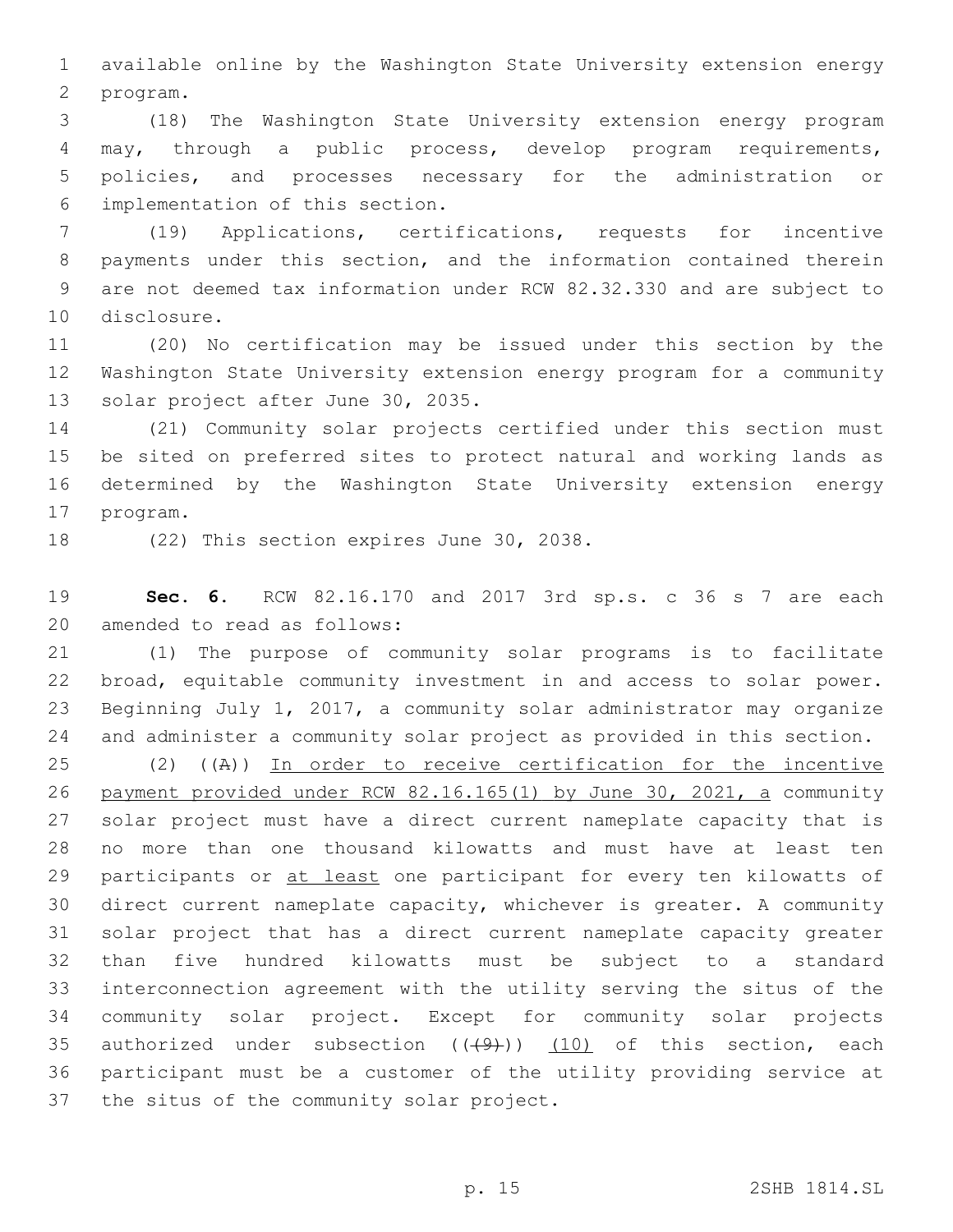(3) In order to receive certification for the incentive payment provided under section 5 of this act beginning July 1, 2022, a community solar project must meet the following requirements:

 (a) The administrator of the community solar project must be a utility, nonprofit, or tribal housing authority that administers a community solar project on tribal lands or lands held in trust for a federally recognized tribe by the United States for subscribers who are tribal members, or other local housing authority. The administrator of the community solar project must apply for precertification under section 5 of this act on or after July 1, 2022;

 (b) The community solar project must have a direct current nameplate capacity that is greater than 12 kilowatts but no greater 14 than 199 kilowatts, and must have at least two subscribers or one 15 low-income service provider subscriber;

 (c) The administrator of the community solar project must provide a verified list of qualifying subscribers;

 (d) Verification that an individual household subscriber meets the definition of low-income must be provided to the administrator by an entity with authority to maintain the confidentiality of the 21 income status of the low-income subscriber. If the providing entity incurs costs to verify a subscriber's income status, the administrator must provide reimbursement of those costs;

 (e) Except for community solar projects authorized under 25 subsection (10) of this section, each subscriber must be a customer of the utility providing service at the site of the community solar project;

28 (f) In the event that a low-income subscriber in a community solar project certified under section 5 of this act moves within 120 months of system certification from the household premises of the subscriber's current subscription to another, the subscriber may continue the subscription, provided that the new household premises is served by the utility providing service at the site of the community solar project. In the event that a subscriber is no longer served by that utility or the subscriber terminates participation in a community solar project certified under section 5 of this act, the certification follows the system and participation must be transferred by the administrator to a new qualifying subscriber as specified in section 5 of this act;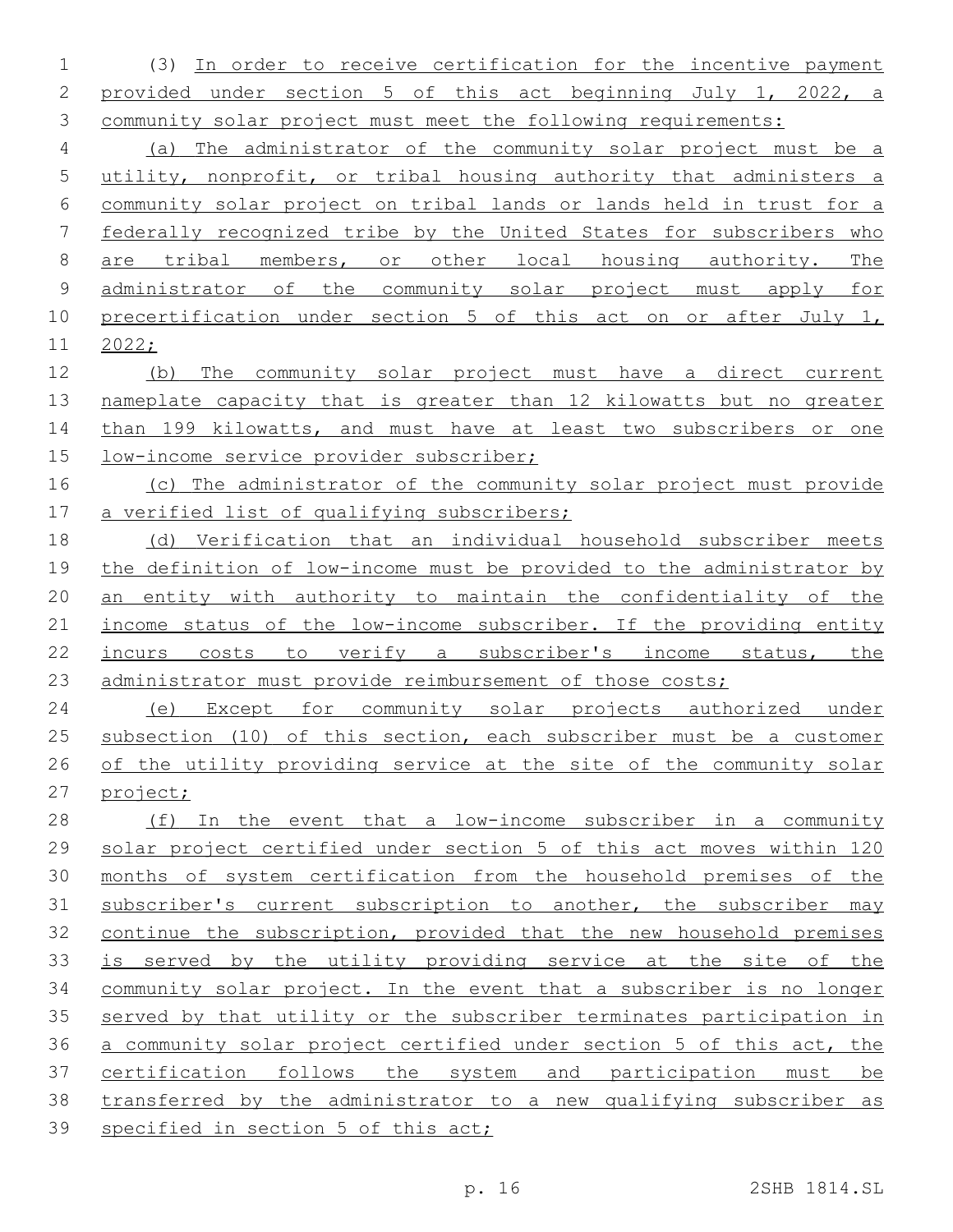(g) The administrator must include in the application for precertification a project prospectus that demonstrates how the administrator intends to provide direct benefits to qualifying subscribers for the duration of their subscription to the community 5 solar project; and

 (h) The length of the subscription term for low-income subscribers must be the same length as for other subscribers, if applicable.

 (4) The administrator of a community solar project must administer the project in a transparent manner that allows for fair and nondiscriminatory opportunity for participation by utility 12 customers.

 $((44))$   $(5)$  The administrator of a community solar project may establish a reasonable fee to cover costs incurred in organizing and 15 administering the community solar project. Project participants, prior to making the commitment to participate in the project, must be given clear and conspicuous notice of the portion of the incentive 18 payment that will be used for this purpose.

19  $((+5+))$  (6) The administrator of a community solar project must maintain and update annually through June 30, 2030, the following information for each project it operates or administers:

(a) Ownership information;22

(b) Contact information for technical management questions;

24 (c) Business address;

 (d) Project design details, including project location, output capacity, equipment list, and interconnection information; and

 (e) Subscription information, including rates, fees, terms, and 28 conditions.

 ( $(\overline{(+6+)})$  (7) The administrator of a community solar project must 30 provide the information required in subsection  $((+5+))$  (6) of this section to the Washington State University extension energy program 32 at the time it submits the applications allowed under RCW 33 82.16.165(1) and section 5 of this act.

 $(1)$  ( $(1)$ ))  $(8)$  The administrator of a community solar project must provide each project participant with a disclosure form containing all material terms and conditions of participation in the project, 37 including but not limited to the following:

 (a) Plain language disclosure of the terms under which the project participant's share of any incentive payment will be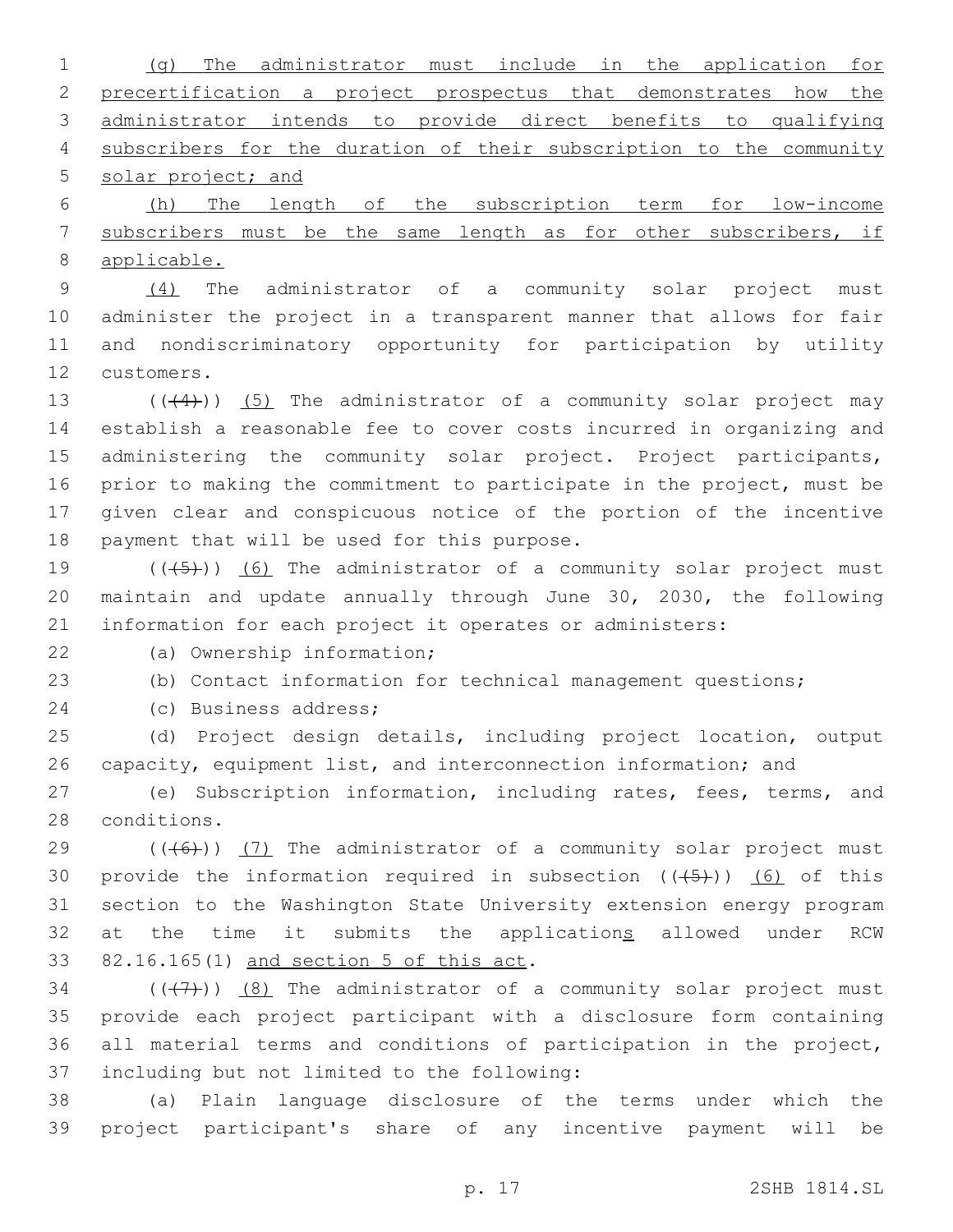calculated by the Washington State University extension energy 2 program ((over the life of the contract));

 (b) Contract provisions regulating the disposition or transfer of the project participant's interest in the project, including any 5 potential costs associated with such a transfer;

(c) All recurring and nonrecurring charges;6

(d) A description of the billing and payment procedures;

 (e) A description of any compensation to be paid in the event of 9 project underperformance;

 (f) Current production projections and a description of the 11 methodology used to develop the projections;

(g) Contact information for questions and complaints; and

 (h) Any other terms and conditions of the services provided by 14 the administrator.

15 (((8)) (9) A utility may not adopt rates, terms, conditions, or standards that unduly or unreasonably discriminate between utility- administered community solar projects and those administered by 18 another entity.

 $((+9+))$   $(10)$  A public utility district that is engaged in distributing electricity to more than one retail electric customer in the state and a joint operating agency organized under chapter 43.52 RCW on or before January 1, 2017, may enter into an agreement with each other to construct and own a community solar project that is located on property owned by a joint operating agency or on property that receives electric service from a participating public utility district. Each participant of a community solar project under this subsection must be a customer of at least one of the public utility districts that is a party to the agreement with a joint operating agency to construct and own a community solar project.

30 (((410)) (11) The Washington utilities and transportation commission must publish, without disclosing proprietary information, 32 a list of the following:

 (a) Entities other than utilities, including affiliates or subsidiaries of utilities, that organize and administer community 35 solar projects; and

 (b) Community solar projects and related programs and services 37 offered by investor-owned utilities.

38  $((+11))$   $(12)$  If a consumer-owned utility opts to provide a community solar program or contracts with a nonutility administrator to offer a community solar program, the governing body of the

p. 18 2SHB 1814.SL